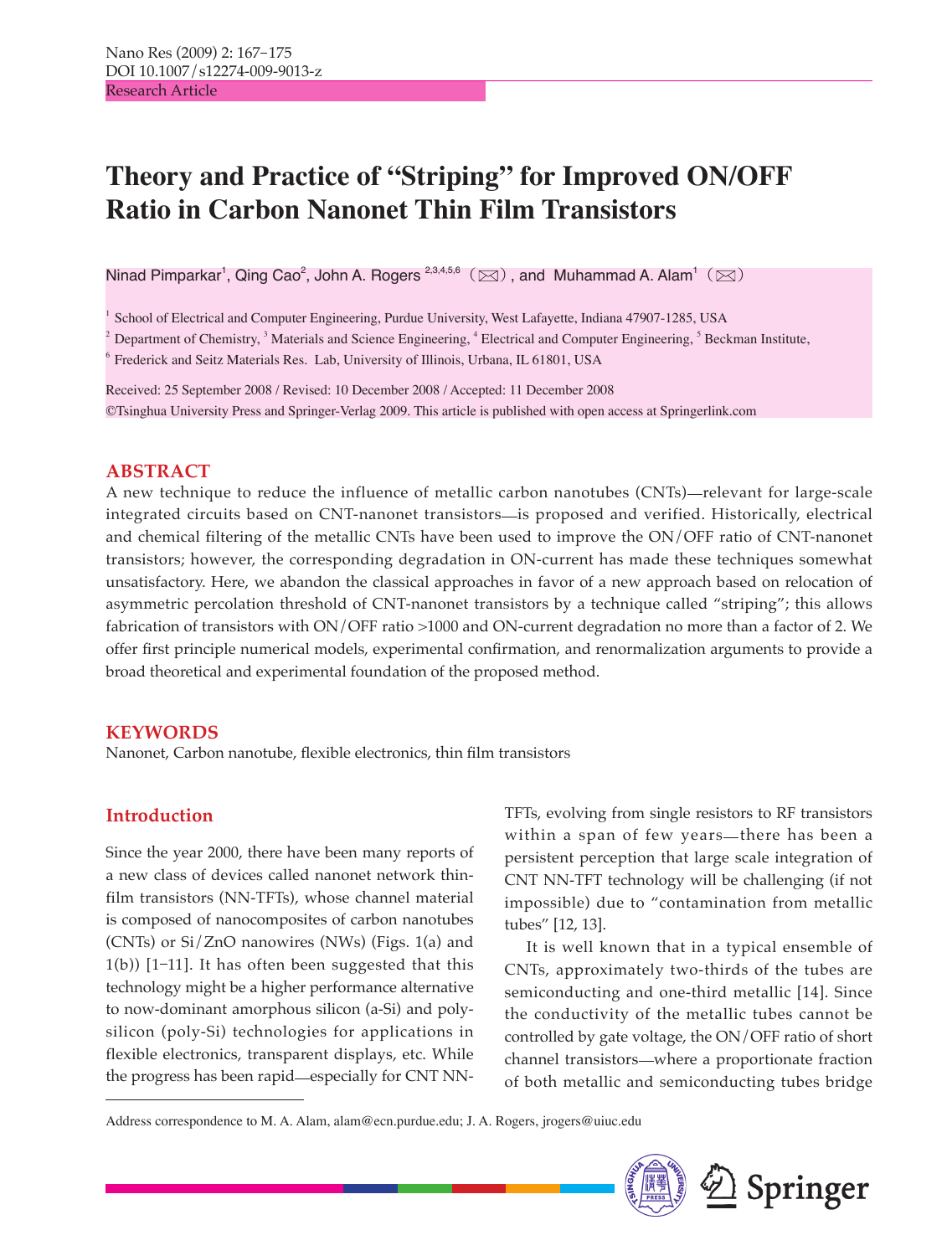

**Figure 1** (a) Schematic illustration showing the CNT nanonet thin film transistor. (b) SEM images of the network before and after striping. The stripes are etched using the oxygen plasma process. The scale bar in both SEM images is 5 μm. (c) Nanonet with density (D<sub>CNT</sub>) higher than the percolation threshold (*D*<sub>P</sub>), but m-CNT density (*D*<sub>M</sub>) less than *D*<sub>P</sub>. The right panel is a plot of conductance ( $\sigma$ ) vs density ( $D_{\text{CNI}}$ ) illustrating various densities. The conductance is negligible if the density is below percolation density. (d) Nanonet with  $D_{\text{CNT}} > D_{\text{M}} > D_{\text{P}}$ . (e) Striped nanonet obtained from that in (d). As the striping breaks conducting paths, the entire solid curve in the right panel shifts to the dotted curve

the source  $(S)$  and drain  $(D)$  directly—cannot exceed ~3. This ratio is unacceptably small for large scale integration of transistors that demand an ON/OFF ratio of at least  $\sim 10^{3}$ -10<sup>4</sup>. Such high ON/OFF ratio is possible for longer channel CNT NN-TFTs where individual tubes do not thread the S/D directly, so

that carriers must percolate from source to drain by hopping through a percolating path of a network of sticks. As long as the percolation threshold  $(D_P)$ , see Fig. 1(c)) is smaller than the density of CNTs  $(D_{\text{CNT}})$ but larger than that of the metallic tubes  $(D_M)$ , all percolation paths from S/D must involve the at least one semiconducting segment. Gate modulation of this "weakest-link" ensures high ON/OFF ratio.

There are however three specific challenges to this approach of ensuring high ON/OFF ratio for all transistors in an integrated circuit (IC): First, the requirement that  $D_M < D_P < D_{\text{CNT}}$  dictates use of relatively low-density nets with correspondingly reduced ON-currents. Second, since an IC typically includes transistors of various channel lengths  $(L<sub>C</sub>)$ , widths  $(W<sub>C</sub>)$ , and stick length  $(L<sub>stick</sub>)$  and since the finite size percolation threshold depends on  $L_c$ ,  $W_c$ , and  $L_{\text{stick}}$  (i.e.,  $D_{\text{P}} = f(W_{\text{C}}, L_{\text{C}}, L_{\text{stick}})$ ) [15], ensuring  $D_M$ < $D_P$ < $D_S$  requires  $L_C$ - and  $W_C$ - specific tailoring of *L*stick for every group of transistors. Otherwise, the shift in  $D_{\rm P}$  could violate  $D_{\rm M}$   $\leq$   $D_{\rm P}$   $\leq$   $D_{\rm S}$  and degrade the ON/OFF ratio to unacceptably low values. Even if a combination of such stick lengths could be produced, solution processing precludes delivery of tubes of specific lengths to specific transistors. Third and finally, L<sub>stick</sub> of CNTs produced by classical techniques is not monodisperse and the inherent statistical distribution of *L*stick in as-processed CNTs translates to a statistical distribution of  $D<sub>P</sub>$  in various transistors across the IC. Once again, the distribution of  $D_P$ enhances the probability of accidental shorts in one of the many transistors in the IC [13], which would render the entire IC non-functional.

To solve this "metallic-contamination" issue and to address the three limitations of NN-TFTs discussed above, researchers have developed several "purification" techniques to ensure  $D_{\rm s}/D_{\rm M}$ >> 2 [16]. Briefly, these techniques include removal of metallic CNTs (m-CNTs) by chemical [17] or mechanical means prior to device fabrication [18] or *in situ* resistive [12, 19] and inductive filtering of the m-CNTs after fabrication of the transistors [20]. There is a debate whether chemical filtering modifies the properties of remaining semiconducting CNTs (s-CNTs), because device properties of such purified films have not been reported in Ref. [21]. On the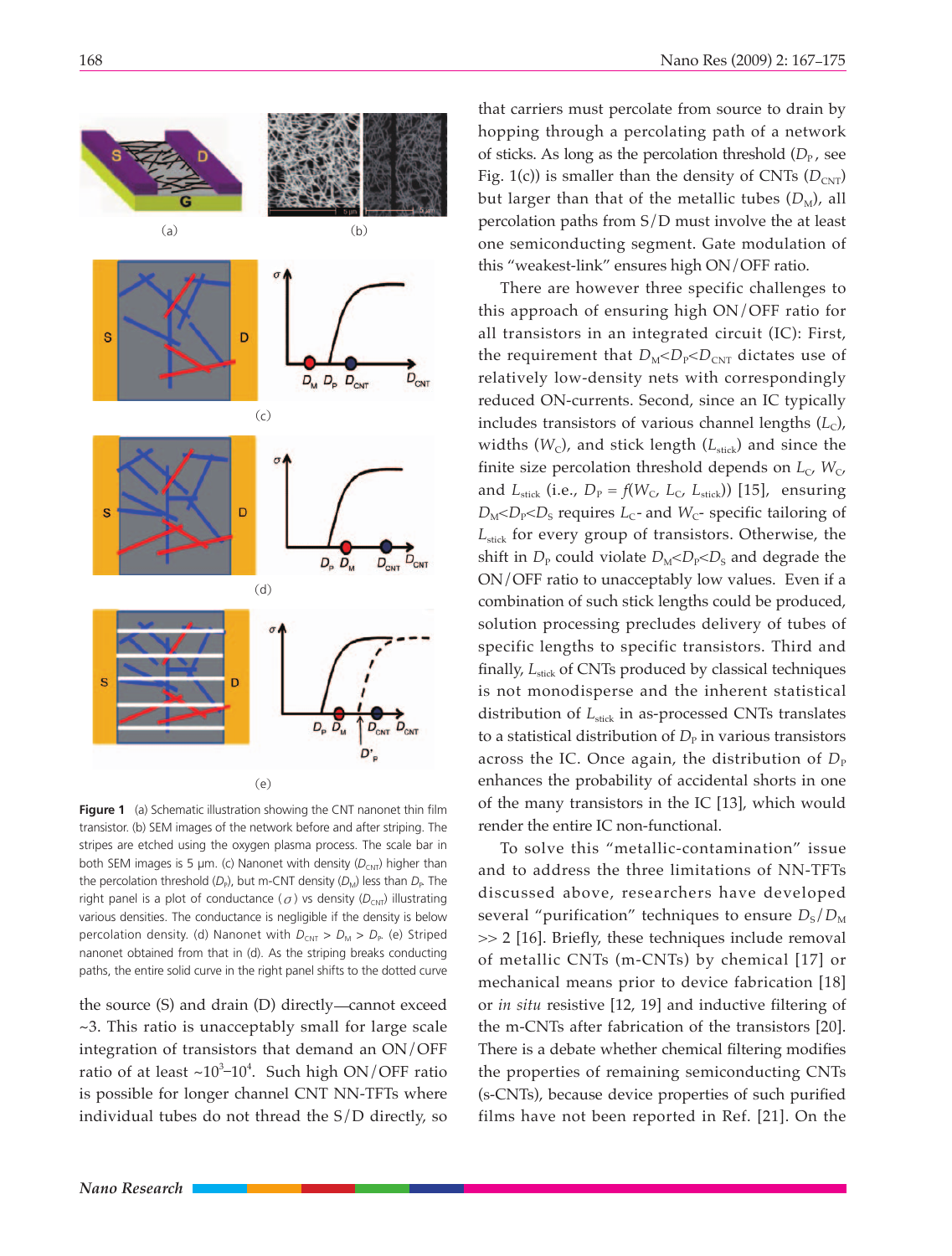other hand, both resistive and inductive filtering has been shown to degrade ON-current significantly (because the protocol burns at least some s-CNTs along with m-CNTs) [20]. Moreover, it is not clear if the technique is scalable because while it is possible to burn m-CNTs in individual transistors by turning off the s-CNTs by gate bias and by adjusting the drain voltage, it is not clear how to translate this protocol to an IC configuration where the electrodes are interconnected and there is only a limited access to individual transistors.

In this paper, we describe the theory and demonstration of a new *in situ* technique called "striping" that simultaneously addresses the three concerns of "metallic contamination" discussed above. This method also been recently used to demonstrate the first practical medium scale circuit using NN-TFTs [1]. Striping is based on the idea that instead of reducing  $D_M$  to address the "metallic" contamination" problem, one might alternatively tailor  $D_{\rm P}$  for individual transistors to solve the problem of ON/OFF ratio. In simple terms, since  $D_P \sim k/L_{\text{stick}}^2$  [22] (where *k* is a constant),  $D_P$  can be modified by tailoring  $L_{\text{stick}}$ . This modification of  $D_{\text{P}}$ cannot be done prior to fabrication of the devices, because each *L*<sub>C</sub> requires a different *L*<sub>stick</sub>, as discussed above. This modification is also difficult to achieve after device fabrication, because one cannot possibly find and cut to size all the randomly oriented tubes after fabrication. Striping resolves this dilemma by recognizing that percolation theory requires that *L*<sub>stick</sub> in the expression for  $D_{\rm P}$  refers to effective tube length and so long as the "average" tube-length  $\langle L_{\text{stick, eff}} \rangle$  is reduced by any means, the *in situ* transistor-specific modification of percolation threshold can be easily achieved.

Briefly, the technique of striping involves the procedure shown in Fig. 1(a). Given a high-density CNT network of a given  $L_C$ ,  $L_{\text{stick}}$ , and  $D_S/D_M$ , striping involves defining specific channel width ( $W_{\text{strip}}$ ) in strips. Striping reduces *L*<sub>stick</sub> of a fraction of tubes near the stripe, which in turn translates into an overall reduction in effective  $\langle L_{\text{stickeff}} \rangle$  in the channel. This procedure—as we have mentioned before—allows transistor-specific modulation in  $D_{\rm P}$  of the transistors. Intuitively speaking, in a transistor with a density of

tubes above the percolation threshold (see Fig. 1(d)), there are many parallel paths carrying current from source to drain. In the striping method, the goal is to break these paths (Fig.  $1(e)$ ) by using finite stripes for individual transistors. Note that striping not only solves the  $L<sub>C</sub>$ -specific percolation problem, but also reduces the intrinsic process-induced fluctuation of *D*<sub>P</sub> due to the distribution of *L*<sub>stick</sub>. The reduced spread of  $D_{\rm P}$  reduces the chances of accidental shorting of S/D in large scale ICs.

It is obvious from the above discussion that the critical element of the striping is the definition of stripe width  $W_{\text{strip}}$  as a specific function of  $L_C$ ,  $L_{\text{stick}}$ and  $D_{\text{CNT}}$ . Below we use the stick percolation model to develop a prescription for  $W_{\text{strip}}$  and then validate our predictions by systematic experiments.

### **1. Theoretical models and summary of the fabrication process**

We constructed a sophisticated first principles numerical stick percolation model for NN-TFTs by generalizing the random-network theory which has been described in several earlier publications [8, 22, 23]. Briefly, the model randomly populates a two-dimensional (2-D) grid by sticks of fixed length ( $L_{\text{stick}}$ ) and random orientation ( $\sigma$ ), and determines the ON-current  $I_{ON}$  through the network by solving the percolating electron transport through individual sticks. In contrast to classical percolation of homogenous sticks, the NN-TFT is a heterogeneous network: as noted above, one-third of the CNTs are metallic and remaining two-thirds are semiconducting. Since  $L_c$  and  $L_{\text{stick}}$  are much larger than the phonon mean free path, linear-response transport within individual stick segments of this random stick-network system is well described by drift-diffusion theory [8]. Also, small source drain voltage  $(V_{SD})$  and gate valtage  $(V_G)$  obviate the need to solve the Poisson equation explicitly.

The key difference between the previously published models and the model used in this paper is this: Typically the width of the simulation domain is much smaller than the actual width of the transistors. Previously, this necessitated the use of periodic boundary conditions (PBC) for all sticks that

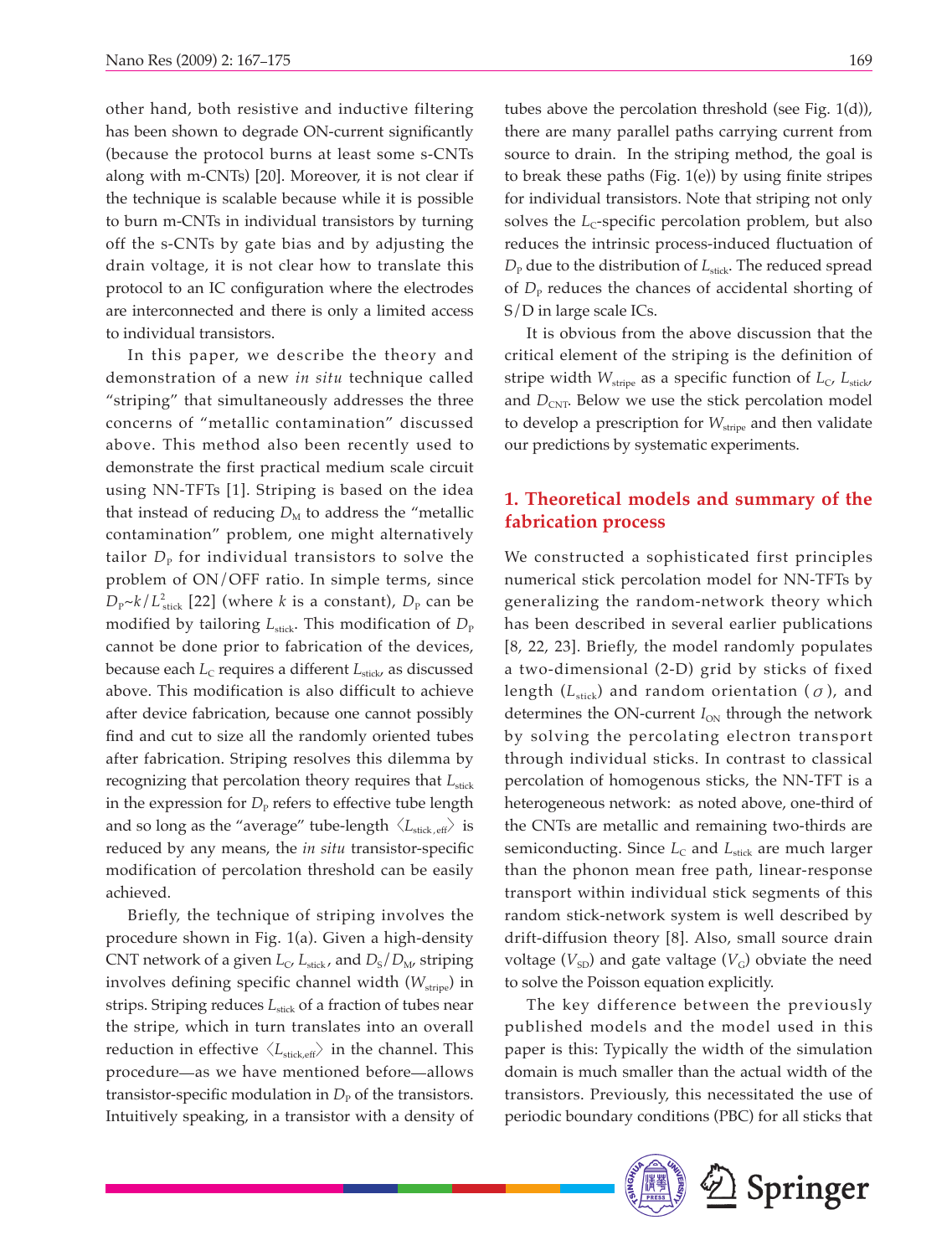crossed the edge of the transistors. Finite width  $W_{\text{strip}}$ related effects are fundamental to the operation of the transistors produced through striping and as such these transistors can no longer be treated by PBC. Instead, we use reflecting boundary conditions (RBC) for the potential and charge for all sticks that are "cut" by stripe lines to simulate the performance of striped NN-TFTs.

In order to validate the theory of striping, we fabricated arrays of SWNT TFTs with various combinations of  $L_c$ ,  $W_{\text{strip}}$ , and tube density ( $D_{\text{CNT}}$ ). Uniform SWNT thin films were first synthesized by the chemical vapor deposition method on  $SiO<sub>2</sub>$  (100) nm) Si wafers. The tube density was controlled by adjusting the dilution ratio of the catalyst solution. Source/drain electrodes were patterned by the liftoff method with standard photolithography and electron-beam evaporation. Each device was isolated through oxygen reactive ion etching (RIE) while CNTs in the channel region were protected by a patterned layer of photoresist. Either phase-shift lithography or photolithography generated photoresist stripes, with variable  $W_{\text{strip}}$ , aligned to the electron transport direction of each TFT. Subsequent oxygen RIE removed CNTs in the exposed area and transformed the stripe pattern to an underlying nanonet network as shown in Fig. 1(b). Removing the photoresist layer by acetone soaking completed the device fabrication process. The measurements of device ONcurrent and ON/OFF ratio were carried out in air, using a semiconductor parameter analyzer (Agilent, 4155C). Details of the methods of fabrication and characterization are described in detail elsewhere [24].

#### **2. Results and discussion**

Figure 2 shows the simulation results for ON-current  $(I_{ON})$  and ON/OFF ratio of striped transistors for various widths, channel lengths, and stick lengths, plotted against the scaling variables  $W_{\text{strip}}/L_{\text{stick}}$ and  $L_c/W_{\text{strip}}$ , respectively. The nanonets have several intermingled parallel paths and the stripes break some of them depending on the stripe width decreasing both ON- and OFF- currents. Figure 2(a) shows that for a given channel length, the decrease in ON-current is relatively minor—approximately a

 $10<sup>6</sup>$ 

factor of two as the  $W_{\text{strip}}/L_{\text{stick}}$  is reduced from 15 to 0.3. The relatively benign effect on the ON-current of striping should be compared with about an order of magnitude reduction in the ON-current due to electrical filtering methods [12, 19]. Experimental results for transistors with the same dimensions are plotted in Fig. 2(b) and these measurements validate the scaling predictions from the percolation theory remarkably well.

Obviously, high ON-current is of little value if the ON/OFF ratio is not improved simultaneously. Figure 2(c) plots the ON/OFF ratio as a function of the scaling variable  $L_C/W_{\text{strip}}$ , the channel length normalized by the width ( $W_{\text{strip}}$ ), which is the



**Figure 2** Variation in (a) simulated and (b) experimental ON-current  $(l_{ON})$ with effective stripe width ( $W_{\text{strip}}$  /  $L_{\text{stick}}$ ) for tube density  $D_{\text{CNT}}= 40/\mu\text{m}^2$ and effective channel length  $L_c$  /  $W_{\text{strine}}$ =15. The ON-current decreases as the stripe width is reduced as more and more intersecting parallel paths are broken. The simulations match the experiments quite well. Variation in (c) experimental and (d) simulated ON/OFF ratio with effective channel length *L<sub>C</sub>* /*W<sub>stripe</sub>* for various values of effective stripe width *W<sub>stripe</sub>* /*L<sub>stick</sub>* for tube density  $D_{\text{CNT}} = 40/\mu\text{m}^2$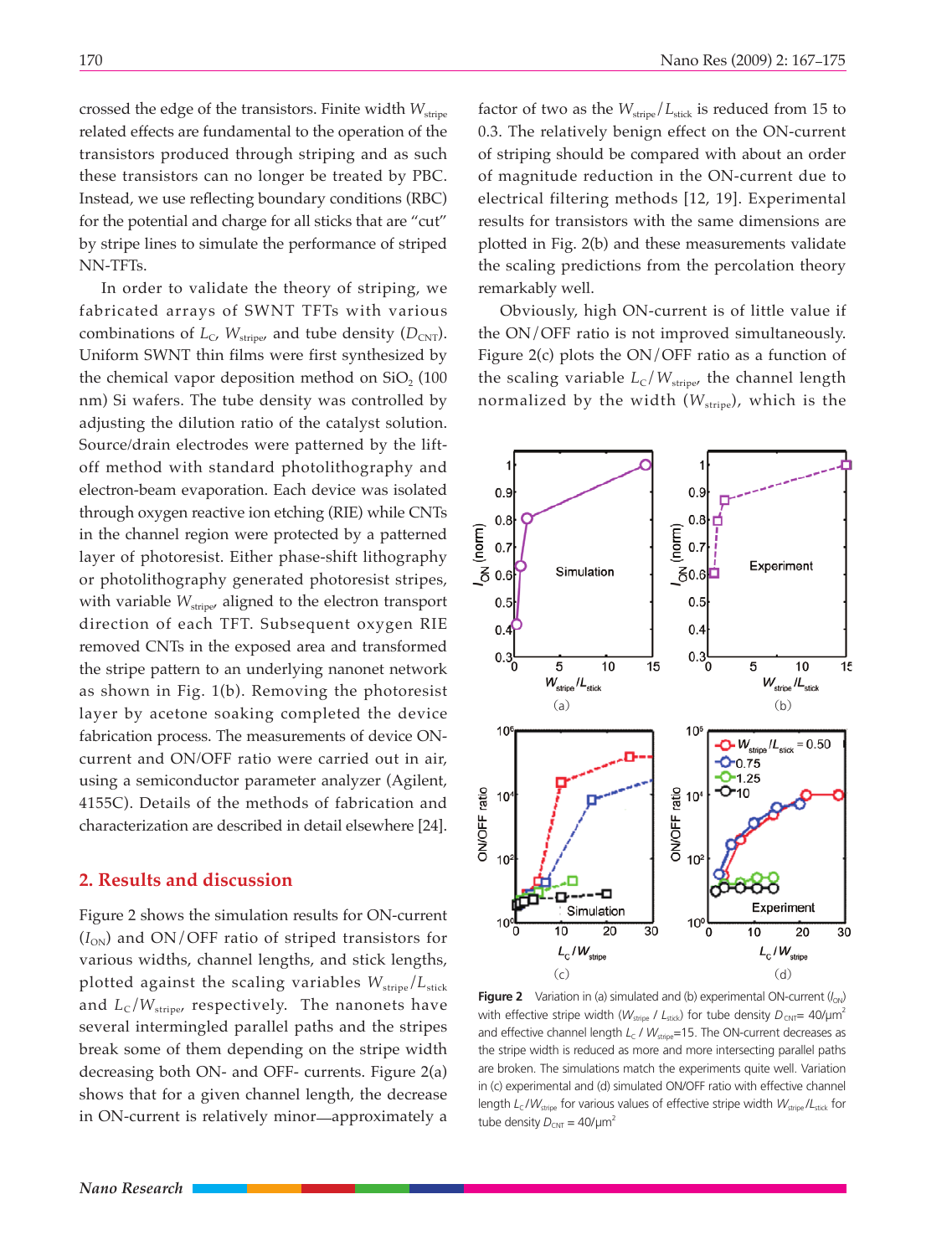effective stick length after the striping. The different curves are for different  $W_{\text{strip}}/L_{\text{stick}}$ . At large widths with  $W_{\text{strip}}/L_{\text{stick}} > \sim 1$ , the ON/OFF ratio is small, because in a wide device (compared to the stick length), there is always a finite probability that a metallic subnetwork would be able to bridge the S/D directly. Only a negligible fraction of the tubes is affected by striping and the length of the sticks after striping  $\langle L_{\text{stick, eff}} \rangle$  is hardly suppressed by this process. As such  $D_P$  does not change appreciably and the ON/OFF ratio remains pegged at small values (~10), as seen in the black and green curves in Fig. 2(c). On the other hand, for  $W_{\text{strip}}/L_{\text{stick}} < 1$ , the many cross-bridging percolation paths are interrupted, and the probability of an all-metallic subnetwork threading the S/D is reduced. Thus, the striping process pushes the percolation threshold into the  $D_M$  –  $D_{\text{CNT}}$  interval, i.e.,  $D_{\text{M}} < D_{\text{P}} < D_{\text{CNT}}$  with a corresponding dramatic increase in the ON/OFF ratio (Fig. 2(c), red and blue curves). However, if the channel length remains small (i.e.,  $L_C/W_{\text{strip}}$  <5) only a few sticks are needed to bridge S/D. A metallic subnetwork can still bridge the  $S/D$  with finite probability when the ON/OFF ratio is small  $\left($  < 10<sup>2</sup> $\right)$  as shown in Fig. 2(c). Figure 2(d) shows the corresponding experimental results and they match the simulation results closely.

Obviously, there are many practical technological challenges that have to be solved before this methodology can be widely adopted. In this paper, we set out to explore the fundamentals of the technique so that the trade-offs and scaling issues of the methodology become well-documented. Having said that, let us briefly suggest some options: The average tube length can be adjusted via controlling the CVD synthesis parameters, e.g., catalyst species and growth time duration. In addition, since  $W_{\text{strip}}$ can be reduced to tens of nanometers, which is solely defined through lithography, the requirement of  $L_c/W_{\text{stripe}} > 10$  can generally be satisfied without sacrificing *L*<sub>C</sub> through adjusting *W*<sub>stripe</sub> (even if *L*<sub>stick</sub> cannot be adjusted effectively).

To explore the predictions discussed above, a large number of devices with various *L*<sub>C</sub>, *W*<sub>stripe</sub>, and *D*<sub>CNT</sub> were fabricated and characterized. Despite all the idealization inherent in the model and its inability to mimic the details of the physical process,

once plotted against the scaled variables identified by theory ( $W_{\text{strip}}/L_{\text{stick}}$ ), the experimental results for the ON/OFF ratio of the corresponding transistors (Fig. 2(b)) support the theoretical trends almost exactly, showing very similar trends in ON/OFF ratio to those anticipated by the theory.

#### **3. Optimization and generalization**

The wide ranging simulation and measurement data discussed above suggest that the condition for excellent ON/OFF ratio and good ON-current is possible with striping provided that  $W_{\text{strip}}/L_{\text{stick}} \sim 1$ and  $L_c/W_{\text{strip}}$  >10. Specifically, for example, for a technology with 5  $\mu$ m design rules, i.e.,  $L_C \ge 5 \mu$ m, stripe separation should be  $\sim 0.5$   $\mu$ m, and the CNT length should be chosen as  $\sim 0.5$  µm to ensure high yield ICs.

To complete the discussion on optimization of the striping method, let us briefly discuss the fluctuation in the tube density  $D_{\text{CNT}}$ , which plays an important role in determining the device performance (Fig. 3) and device-to-device fluctuations (Fig. 4). A higher density network with lower  $L_c$  is desired for higher ON-current, although an increased probability of all metallic paths decreases the ON/OFF ratio of the device. Figure 3 shows the simulation and experimental results for ON-current and ON/OFF ratio as a function of tube density for different stripe widths. Note that the ONcurrent has linear dependence on density for the higher density networks shown in Fig. 3. Note that the average tube length is difficult to control for a random CNT network and we have normalized the results with respect to the average tube length [22]. Figures 3(a) and 3(b) show that the ONcurrent has a linear dependence on density. This is expected for a network with densities much higher than percolation threshold. The increased density causes a larger number of percolating paths. These simulations can be used to optimize the device parameters such as density (D<sub>CNT</sub>), channel length  $(L<sub>C</sub>)$ , and stripe width ( $W<sub>stripe</sub>$ ), given the required constraints on the device performance. The ON/ OFF ratio decreases with higher tube density and is found to be appreciably high  $(>10^3)$  for all densities

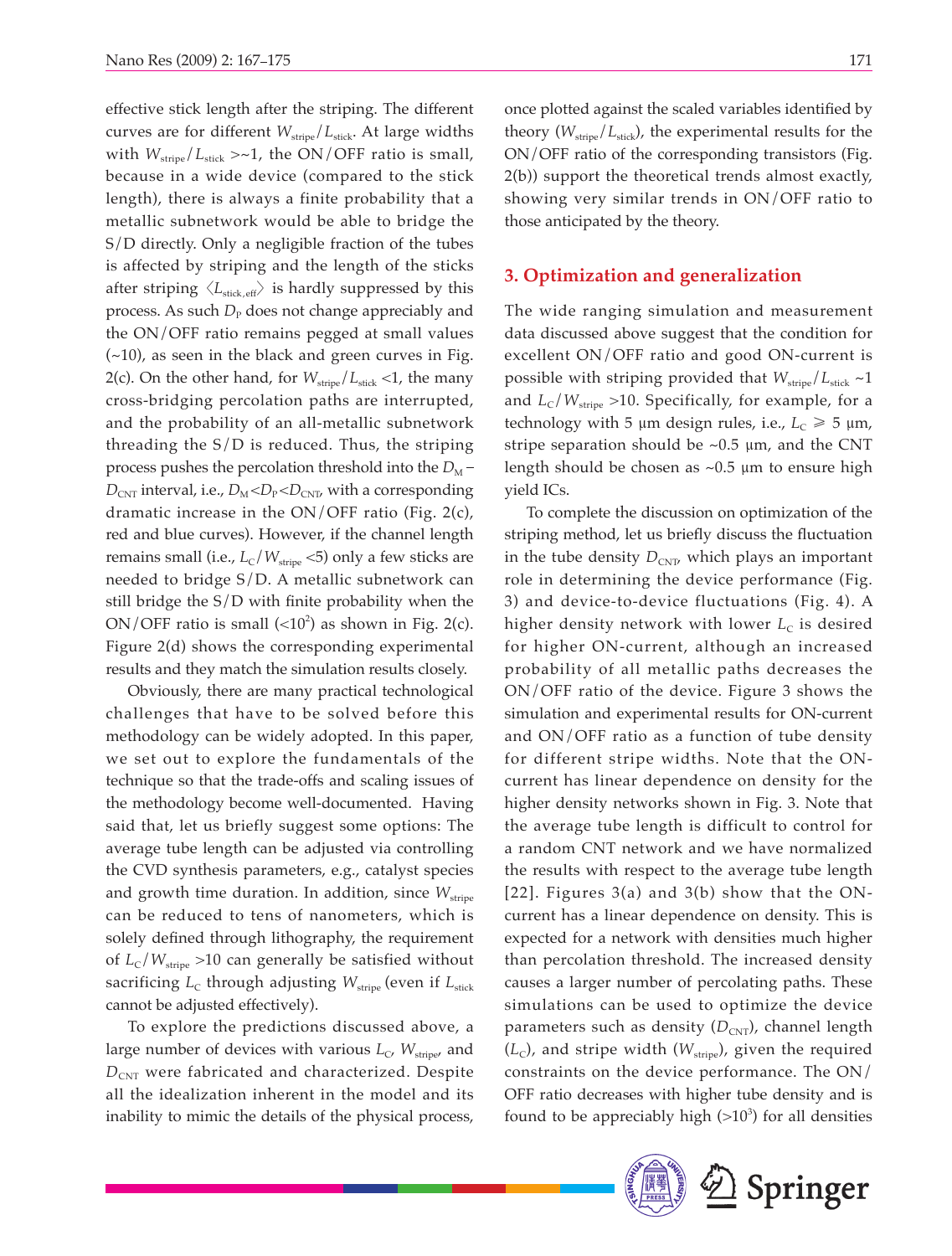if  $W_{\text{strip}}/L_{\text{stick}} < 1$  and if the channel length is at least 10 times the width of the transistor. The ON/OFF ratios of these devices depend mainly on the fraction of useful  $(>10^3)$  devices, e.g., a single metallic path in a total of 100 paths can significantly decrease the ON/OFF ratio of the device to ~100. In Figs. 3(c) and

3(d) we see that the ON/OFF ratio decreases monotonically with the tube density. Higher densities increase the probability of an all metallic path, decreasing the ON/OFF ratio. Also, lower striping widths ( $W_{\text{strip}}/L_{\text{stick}}$ ) have a larger chance of cutting an all metallic path, hence the ON/OFF ratio is higher for lower  $W_{\text{strip}}/L_{\text{stick}}$ .

Due to statistical nature of nanonet-TFTs (and by analogy to the random dopant fluctuation issue in classical complementary metal oxide semiconductor (CMOS) devices), we expect some variation in ON-current from one transistor to next. Apart from issues related to average ONcurrent and ON/OFF ratio discussed in relation to Fig. 3, the fluctuation in the ON-current and ON/OFF ratio must also be within acceptable limits for practical large scale IC design. Figure 4(a) shows the variation in normalized standard deviation (NSD) for the ONcurrent (normalized with respect to the average ON-current) with tube density for various values of  $W_{\text{strip}}/L_{\text{stick}}$ . The variation in ON-current is due to the variation in the number of connecting paths from S/D. Devices with lower numbers of connecting paths are affected far more by these variations than devices with higher numbers of connecting paths. In the devices with higher numbers of connecting paths, the variation reduces due to an averaging effect. The standard deviation in Fig. 4(a), shows two trends consistent with this argument. Firstly, the standard deviation increases for

lower tube densities. Secondly, striping with smaller *W*<sub>stripe</sub>/*L*<sub>stick</sub> leads to fewer connected paths (Fig. 3(a)) which causes higher standard deviations. For unstriped devices of large width, NSD is small  $(-0.05)$ which means only about 5%-10% variation in ONcurrent between different transistors. Figure 4(a)



**Figure3** Plots of (a), (c) simulated and (b), (d) experimental ON-current ( $I_{ON}$ ) and ON/ OFF ratio vs tube density  $D_{\text{CNT}}$  as a function of normalized stripe widths  $W_{\text{strip}}/L_{\text{stick}}$ . The normalized channel length *L*<sub>C</sub>/*L*<sub>stick</sub> is held fixed at 25 for the simulations. The tube density plays an important role in determining the device performance. Note that the simulated curves for ON-current and ON/OFF ratio are statistical averages of 200 transistors. While the sample size is adequate for almost all simulations, the slight non-monotonicity of the ON/OFF ratio (b) at  $W_{\text{strip}}/L_{\text{stick}} = 0.5$  and at lower densities (25-30) is most likely an artifact of finite sample size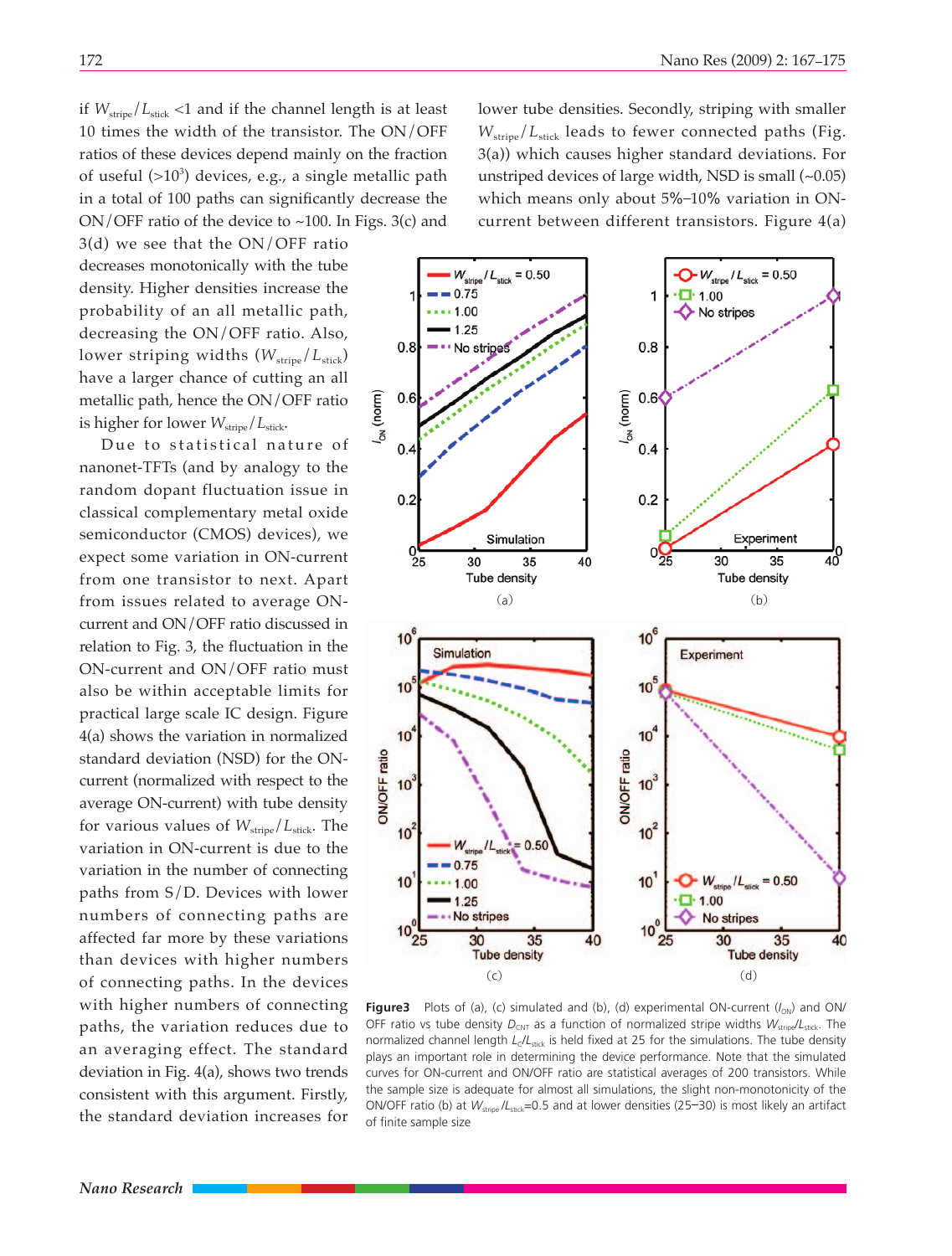shows that NSD values do change with striping; however, as long the design rule (i.e.,  $W_{\text{strip}}/L_{\text{stick}}$ ~1) is followed; specifically, provided  $W_{\text{strip}}/L_{\text{stick}}$ 

 $= 1 - 1.25$ , NSD variation remains essentially unchanged with respect to the unstriped transistors (5% 10%) even in the unlikely scenario of 50% fluctuation in the original target density of 25 sticks/ $\mu$ m<sup>2</sup>.

The importance of following the design rule of  $W_{\text{strip}}/L_{\text{stick}} \sim 1$  is further illustrated in Fig. 4(b) which shows the fraction  $(f_{ON/OFF})$  of devices with high  $(>10^3)$  ON/OFF ratios for various densities. It is clear that striping reduces the sensitivity of the ON/OFF ratio to fluctuations in tube density. Indeed, while for  $W_{\text{strip}}/L_{\text{stick}}$  >1,  $f_{\text{ON/OFF}}$ decreases monotonically with density, when  $W_{\text{strip}}/L_{\text{stick}} < 1$ ,  $f_{\text{ON/OFF}}$  is close to 1, i.e., approximately 100% of the transistors have high ON/OFF ratios, even with 20%-50% variation in the target tube density of 25 sticks/ $\mu$ m<sup>2</sup>.

The numerical simulation and experimental confirmation of the scaling relationship above provide simple, intuitive guidelines for transistor scaling. Before we conclude, however, let us offer a simple renormalization argument of the above scaling relationship so as not to obscure the physical basis of asymmetric percolation that underlies the robustness and generality of the striping technique. Understanding the renormalization argument may also allow development of other techniques that achieve the same result, without following the specific prescription proposed in this paper.

The reason striping allows an easy manipulation of the percolation threshold is because a finite stripe allows tailoring of the percolation threshold in between that of a 1-D chain of resistors  $(D_p=1)$  and a 2-D resistor network ( $D_p$ =0.5). The precise value of  $D_p$  for a finite width resistor on a square lattice is obtained from the recurring renormalization condition that (see Fig. 5) [15]



**Figure 4** (a) Plot of normalized standard deviation of ON-current  $(l_{ON})$  vs tube density for various  $W_{\text{strip}}/L_{\text{stick}}$ . Here,  $L_c = 25$  µm. The normalized standard deviation is high for lower density and smaller *W*stripe/*L*stick. (b) Fraction of samples with high ON/OFF ratio as a function of tube density for various  $W_{\text{strip}}/L_{\text{stick}}$ 



**Figure 5** (a) Schematic showing transition of channels from 1-D to 2-D with width *i*. Random sections of the grid are occupied (black) with a probability of 0.5 (bond percolation threshold for an infinite 2-D network). The percolation threshold in finite width samples is defined by the condition that one certain occupation probability of the grid ensures current flow from S/D

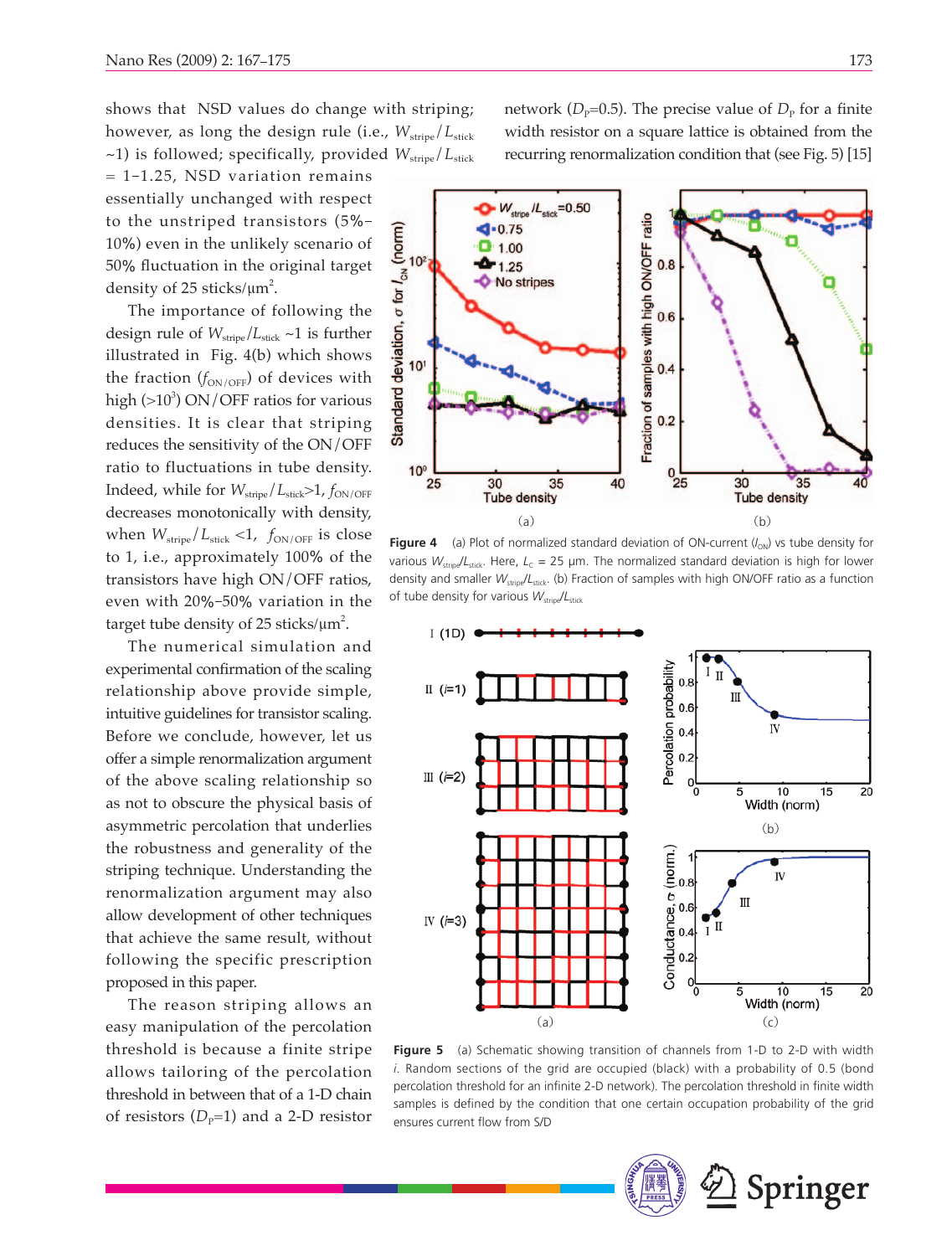$D_{\mathrm{P},i} = ^{5}_{\mathrm{p},i+1} - 5 D_{\mathrm{p},i+1}^{4} + 2 D_{\mathrm{p},i+1}^{3} + 2 D_{\mathrm{p},i+1}^{2}$ 

where  $D_{P,j}$  is the percolation threshold of the resistor of width  $2^j$  and length *N*. Assuming  $D_{p,1} \rightarrow 1$  for a quasi-1-D conductor, the solution of the recurrence relationship  $(D_{P,1} \rightarrow D_{P,2} \rightarrow D_{P,3} \rightarrow D_{P,4} \cdots \rightarrow D_{P,\alpha}$ , etc.) as plotted in Fig. 5(b) shows a dramatic transition in percolation threshold from 1 to 0.5 as width of the resistor (i.e., stripe width) passes through a critical value. Moreover, for a lattice whose elements are filled with probability,  $D_{P,i}$  the condition of conductivity, scaling requires that [15]

$$
\frac{\sigma_{i+1}}{2\sigma_i} = \frac{1}{D_{p,i}} [D_{p,i+1}^5 + \frac{23}{3} D_{p,i+1}^4 (1 - D_{p,i+1}) + 18 D_{p,i+1}^3 (1 - D_{p,i+1})^2
$$
  
+4 D\_{p,i+1}^2 (1 - D\_{p,i+1})^3]

Here  $\sigma_i$  is the conductance of the network with width  $2<sup>i</sup>$  and percolation threshold  $D_{P,i}$ . The presence of the "2" in the denominator of the left-hand side represents the factor of two renormalizations of the network at successive levels. For very wide transistors, a factor of two scaling of transistor width scales the current by  $2\mu/\nu \sim 2 \times 1.93 = 3.86$ , as expected from the 2-D conductivity exponent [25]. However, as the width of the transistor is reduced, many of the percolation paths are broken and the 2-D conductivity exponent reduces from 1.93 to 1; in other words, current scales linearly with conductor width. This procedure explains how the factor of two reductions in the ON-current due to striping (Figs. 2(a), 3(a), and  $5(c)$ ) is a consequence of the finite-size percolation threshold and is not specific to the particular network or simulation model being discussed.

#### **4. Conclusions**

In summary, we have provided a theory of a highly effective alternative method called striping to increase the ON/OFF ratio of a CNT NN-TFT without significantly reducing the per-width ON-current. Compared to traditional techniques of increasing ON/OFF ratio like electrical or chemical filtering, the *in situ* method appears scalable and versatile, and appropriate for large scale integrated circuits. Both theory and experiments suggest that if the stripe width is so defined that  $W_{\text{strip}}/L_{\text{stick}} < 1$  and  $L_C/W_{\text{strip}}$ >10, high ON/OFF ratio and high ON-current are

easily ensured. Note that reduction in  $W_{\text{strip}}/L_{\text{stick}}$ significantly below unity may not be acceptable from the point of view of parameter fluctuation (Fig. 4) and may otherwise have to be managed by various fluctuation-resilient circuit techniques. Apart from the numerical simulation and experimental results, our renormalization argument suggests that this technique is really a general approach, fundamentally rooted in the asymmetric percolation threshold of heterogeneous networks.

#### **Acknowledgements**

N. Pimpartat. and M. A. Alam would like to thank S. Kumar and J. Murthy for help with generating random networks and the Network for Computational Nanotechnology and the Lilly Foundation for financial support. Q. Cao. and J. R. Rogers would like to thank T. Banks for help with processing. We thank the National Science Foundation (NIRT-0403489), the Department of Energy (DE-FG02-07ER46471), Motorola, Inc., the Frederick-Seitz Materials Research Laboratory, and the Center for Microanalysis of Materials (DE-FG02-07ER46453 and DE-FG02-07ER46471) at the University of Illinois.

#### **References**

- [1] Cao, Q.; Kim, H. S.; Pimparkar, N.; Kulkarni, J. P.; Wang, C.; Shim, M.; Roy, K.; Alam, M. A.; Rogers, J. A. Medium-scale carbon nanotube thin-film integrated circuits on flexible plastic substrates. Nature 2008, 454, 495 - 500.
- [2] Duan, X. F.; Niu, C. M.; Sahi, V.; Chen, J.; Parce, J. W.; Empedocles, S.; Goldman, J. L. High-performance thinfilm transistors using semiconductor nanowires and nanoribbons. *Nature* **2003**, *425*, 274 278.
- [3] Novak, J. P.; Lay, M. D.; Perkins, F. K.; Snow, E. S. Macroelectronic applications of carbon nanotube networks. *Solid State Electron*. **2004**, *48*, 1753 1756.
- [4] Novak, J. P.; Snow, E. S.; Houser, E. J.; Park, D.; Stepnowski, J. L.; McGill, R. A. Nerve agent detection using networks of single-walled carbon nanotubes. *Appl. Phys. Lett.* 2003, 83, 4026-4028.
- [5] Snow, E. S.; Novak, J. P.; Campbell, P. M.; Park, D.